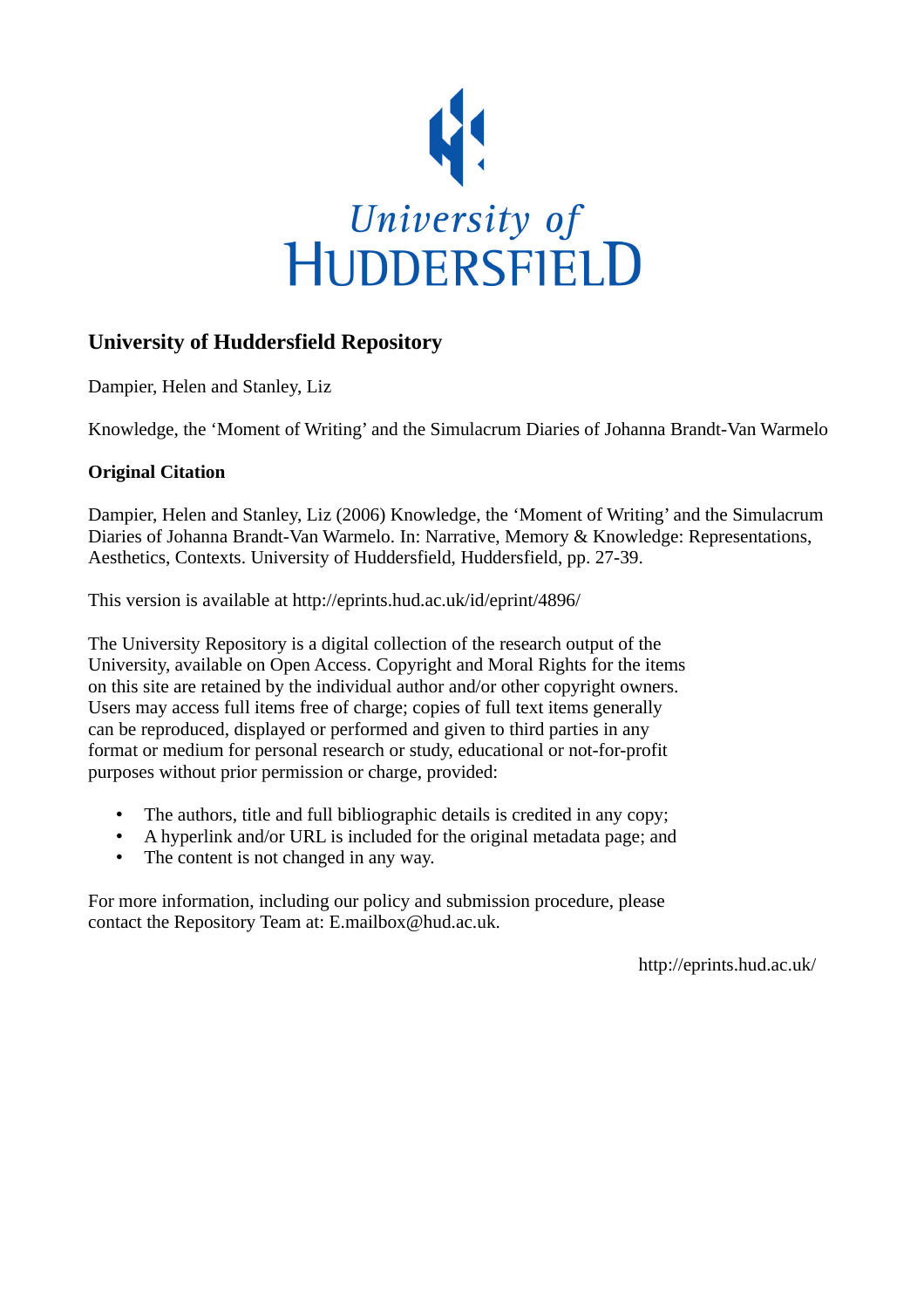# 3 Knowledge, the 'Moment of Writing' and the Simulacrum Diaries of Johanna Brandt-Van Warmelo HELEN DAMPIER AND LIZ STANLEY

Diary-writing is usually defined around assumptions about the temporal and spatial circumstances of writing, which underpin what kind of knowledge diaries are understood to 'hold'. The epistemological status of diaries is rooted in an assumed ontology, concerning the time/space of their writing and the temporal location of their writer in relation to the 'entries' written in them. This paper explores 'what happens' to the knowledge a diary is seen to hold when its ontological basis is disturbed by its assumed 'present-ness' being shown to be an artful (mis)representation. The case study discussed concerns the published diary *Het Concentratie-Kamp van Irene* [The Irene Concentration Camp] (1905), and also the manuscript diary, and the letters written concurrently with the preparation of the former for publication, of a South African woman, Johanna Van Warmelo (her pre-marriage name). The diary deals with the author's experiences of six weeks spent as a volunteer worker in Irene concentration camp during the 1899-1902 South African War. In the secondary literature, knowledge-claims about the Van Warmelo diary not only assume referentiality but also the temporal interrelationship of 'the moment of writing' with 'the scene of what is written about'. In particular, the assumption is that the time of its writing, narrative time in a diary-entry, and the temporal location of the writer in relation to the diary-entries, are all 'of the moment'. However, important temporal disjunctures exist between the manuscript and the published diary. Detailed examples of this are examined by unpacking the 'moments of writing' of the manuscript and the published diary, by reference to family letters written by Brandt-Van Warmelo (her postmarriage name) over the period the diary was being prepared for publication. In doing so, we develop the idea of a 'simulacrum diary' in thinking about the relationship between the published and manuscript diaries and the complexities of their moments of writing.

27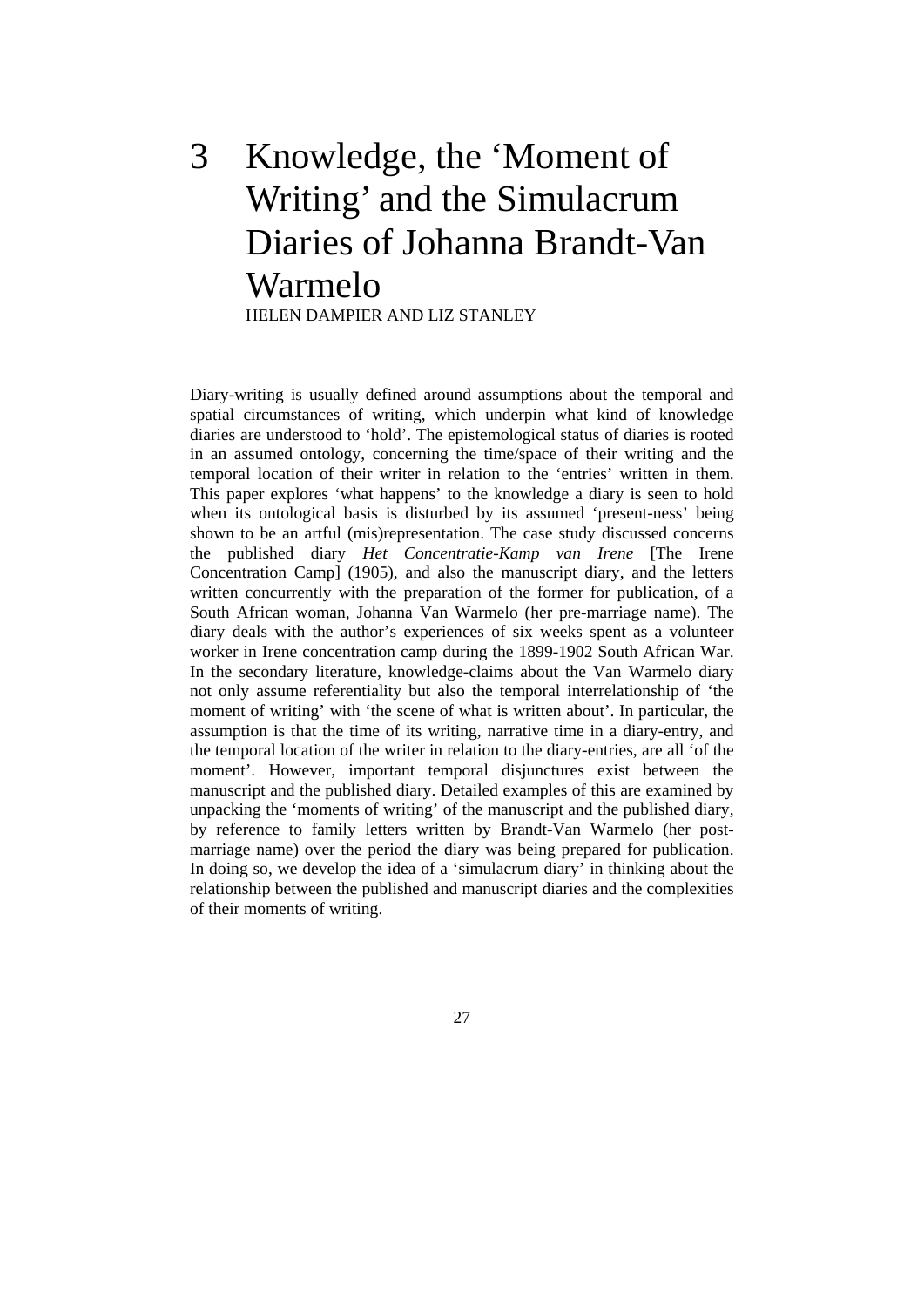#### **Introduction: Diaries, Knowledge and the Moment of Writing**

The diary as a genre form is usually defined around assumptions about the temporal and spatial circumstances in which diaries are written. It is this that underpins the epistemological status accorded them and thus the knowledgeclaims which diaries can be used to support. Succinctly, this epistemological status of diaries is rooted in their assumed ontology, which rests upon both the time and space of their writing. Certainly the earlier assumption that referentiality characterises what is written about in diaries, that is, that there is a one-to-one relationship between the external 'real world' events and what is written about in diary-entries, has been widely questioned over the last three decades, along with questioning the referentiality of other auto/biographical forms or genres. However, there has been surprisingly little attention paid to the relationship between 'the moment of writing' a diary-entry, and the point in time at which the events in these diary-entries happened, that is, 'the scene of what is written about'.

*\_\_\_\_\_\_\_\_\_\_\_\_\_\_\_\_\_\_\_\_\_\_\_\_\_\_\_\_\_\_\_\_\_\_\_\_\_\_\_\_\_\_\_\_\_\_\_\_\_\_\_\_\_\_\_\_\_\_\_\_\_\_\_\_\_\_\_\_\_* 

 The complexities of time in the diary-form can be indicated using terms developed by Ricoeur (1984, 1985, 1988, 2004). There is a mixture of presentpresent, present-past and present-future in the narrative time within diaryentries, and there is also a complex relationship with contextual time, concerning both the time that the events being written about occurred, and also the time of the 'moment' in which these are written about in a diary-entry. However, while narrative time can range across present-present, present-past and present-future, the 'dailyness' of diary-writing is usually seen to provide a guarantee of almost immediate access to 'the moment of writing' a diary-entry, with 'the scene of what is written about' seen as closely temporally connected with this. That is, time may pass between the moment of writing, and the scene that is written about, but its duration is perceived as short because closed on a daily basis. The 'present-ness' of each of these movements in narrative time is seen as guaranteed by the diary form, treated as relatively free of retrospection and thus more strongly referential than other forms of life-writing. And relatedly, while diary-entries might well involve description of or reflection on things gone by, the assumption is that if there is a temporal gulf between the scene of occurrence, and the moment of writing about it, then this will be made clear in a diary-entry, rather than (mis)represented as having occurred 'at the time'.

 We are interested in 'what happens' in an analytical sense to the knowledge associated with diaries when their ontological basis is disturbed, in this present discussion when the temporal structure or narrative time of a diary comes under question and its apparent 'present-ness' is shown to be an artful (mis)representation. We examine this by confronting the 'moment of writing' in the diary with 'the scene of what is written about' concerning a collection of letters written over the same period of time as a particular diary we use as a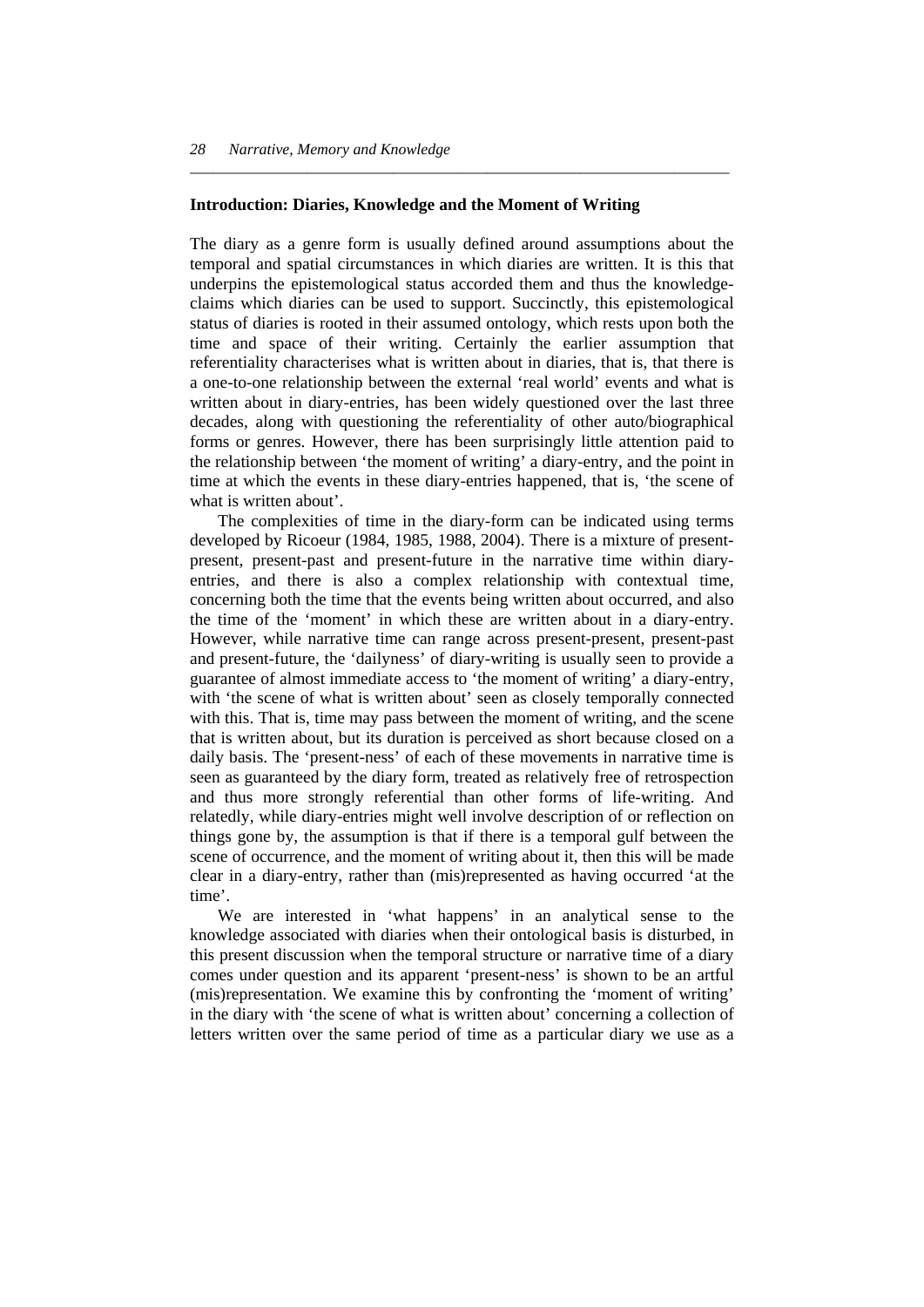case study, rather than by reference to any putative 'objective' external events. This case study involves the published diary, and also the manuscript diary, and the letters written concurrently with the preparation of the former for publication, of a South African woman, Johanna Brandt-Van Warmelo.<sup>1</sup>

*\_\_\_\_\_\_\_\_\_\_\_\_\_\_\_\_\_\_\_\_\_\_\_\_\_\_\_\_\_\_\_\_\_\_\_\_\_\_\_\_\_\_\_\_\_\_\_\_\_\_\_\_\_\_\_\_\_\_\_\_\_\_\_\_\_\_\_\_\_\_* 

#### **Knowledge and the Van Warmelo Diary**

*Het Concentratie-Kamp van Irene* (Brandt-Van Warmelo, 1905) is presented as precisely the *diary* of Johanna Van Warmelo, a young woman who worked as a volunteer at Irene concentration camp near Pretoria during a two-month period from mid-May to mid-July 1901, during the South African War and before her marriage to Louis Brandt.<sup>2</sup> The book claims to be a record of the diarist's own experiences at Irene camp but also claims to present the experiences of other women too, with Brandt-Van Warmelo declaring that "what stands written up herein is also the experience of thousands of mothers of the South African people." (Brandt-Van Warmelo, 1905: 123). And she also explains that *Het Concentratie-Kamp…* concerns "my experiences of the two months, when I acted as a Voluntary Nurse in the camp at Irene" and that the publication of her diary would be "received with interest by those who still sympathise with the plight of our country and people, and would be of some value for the history of South Africa." (Brandt-Van Warmelo, 1905: Foreword).

 Also in its Foreword, Brandt-Van Warmelo declares that the book is "my diary, written in the camp itself", and that the diary is more about herself than she would like, with this resulting from writing a personal diary in which you "pour out your heart" without a thought of future publication (Brandt-Van Warmelo, 1905: Foreword, 11). She adds that, had she known that the diary would later be published, she would have written more fluently and skillfully as well as less personally. These various disclaimers strongly imply that the published diary is exactly the same as the personal, 'unskillful' original, although she does add that the published book contains only half the original diary, which contained too much about her own complaints and suffering. Thus one clear implication is that only 'personal' material has been removed, and another is that the diary has been *shortened* rather than rewritten and reformulated.

 Certainly Brandt-Van Warmelo's published book has been read and received as 'my diary written in the camp itself' - in other words, as 'the same as' the manuscript diary. Secondary literature in South Africa has treated *Het Concentratie-Kamp…* as an 'actual diary' and also as a source of factual information about the camps.<sup>3</sup> Thus, for instance, in his 1954 study, Otto cites *Het Concentratie-Kamp…* as a source of accurate 'factual' information on overcrowding in tents in the camps, as for example when he comments that "The Irene camp was not much better [than Springfontein]. In May 1901 there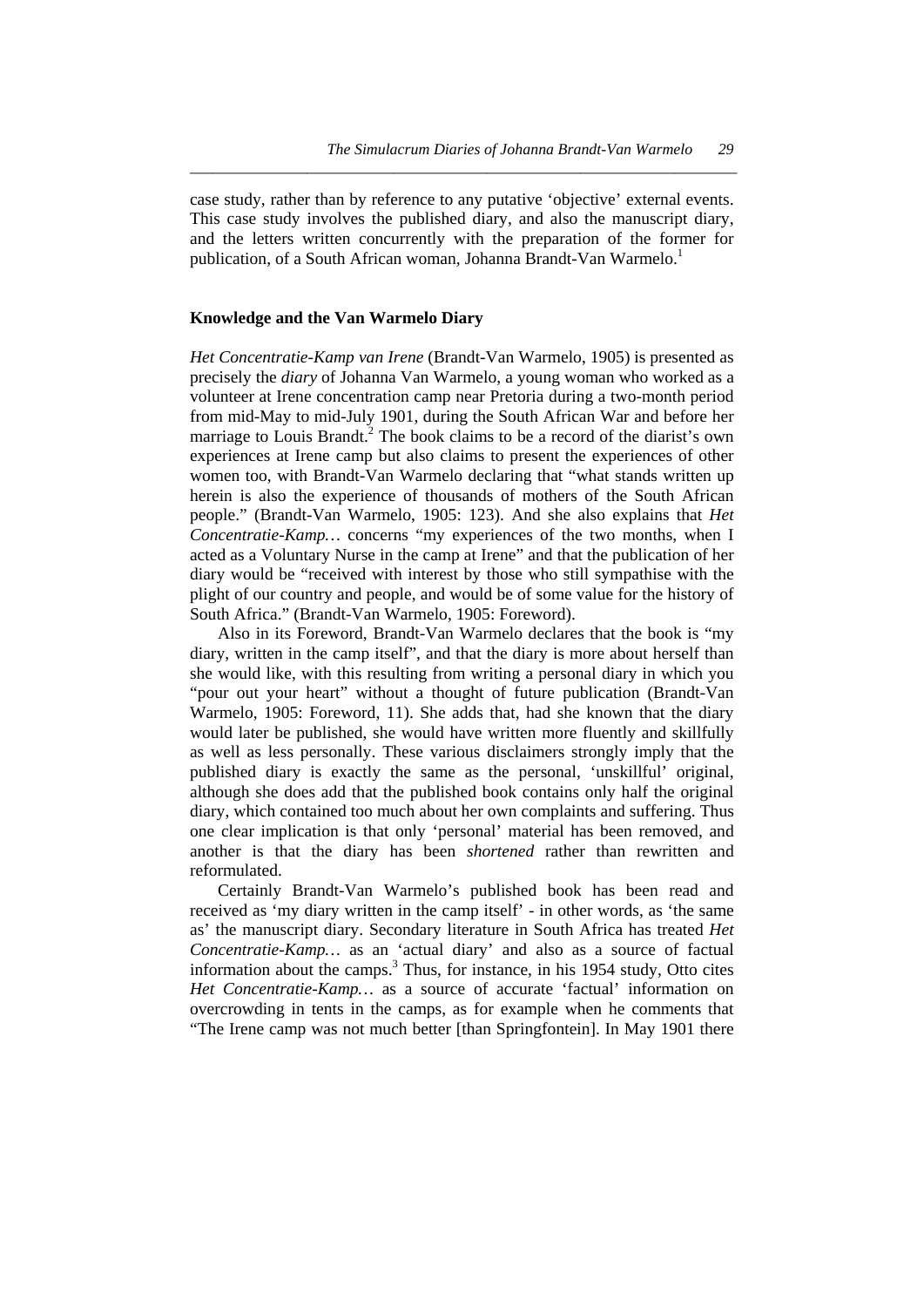were also pertinent cases of nineteen and twenty people piled up in a tent", with this footnoted to "Van Warmelo: 'Het Concentratie Kamp Van Irene', p.21" (Otto, 1954: 61). And in her 1999 book on women in the South African War, Pets Marais treats Brandt-Van Warmelo's diary uncritically and as a repository of 'facts' about the camps. Marais repeats claims made in the diary about the unsatisfactory water supply, the poor quality rations and the presence of worms in the rations as unproblematic statements of fact. For example, Marais writes that "The food in the camps was overall poor and bad. Johanna Brandt's mother took samples of sugar, flour and coffee as 'curiosity'. In the sugar was the whole head of a lizard' (Van Warmelo Brandt, *Het Concentratiekamp van Irene*)" (Marais, 1999: 102).

*\_\_\_\_\_\_\_\_\_\_\_\_\_\_\_\_\_\_\_\_\_\_\_\_\_\_\_\_\_\_\_\_\_\_\_\_\_\_\_\_\_\_\_\_\_\_\_\_\_\_\_\_\_\_\_\_\_\_\_\_\_\_\_\_\_\_\_\_\_* 

 Similarly, Raath draws extensively on *Het Concentratie-Kamp…* as 'evidence' in his 2002 book about the camps. For instance he comments on Irene camp that "The food provisions in this camp were bad. Johanna Brandt, who did service in the camp as a nurse, wrote that at the beginning of May the quality of the meat was so bad that it could not even be used to make soup" (Raath, 2002: 121). Raath clearly assumes that *Het Concentratie-Kamp…* and Van Warmelo's diary are 'the same', for example as in his comment that "On 14 May Johanna Brandt wrote in her diary about the big sacks of meal that crawled with worms and how the children played with them" (Raath, 2002: 121), and the endnote referencing this refers to *Het Concentratie-Kamp…*, rather than to the manuscript diary. As a result, the differences between what appears in the manuscript diary and the later rewritten and partial *Het Concentratie-Kamp…,* discuss shortly, are obscured by Raath.

#### **Versions: The Published Diary, The Manuscript Diary and The Letters**

Otto, Marais and Raath, then, among others draw on the Brandt-Van Warmelo published diary without critically considering its knowledge-claims or its context of writing. As the above examples indicate, their knowledge-claims about the Van Warmelo diary not only assume referentiality and the temporal interrelation of 'the moment of writing' with 'the scene of what is written about', but also something in an evidential sense even more basic and more ontologically rooted. This is that there *is* a Johanna van Warmelo diary in Malinowski's 'strict sense of the term' (Malinowski, 1967). Certainly a manuscript Johanna van Warmelo diary exists and covers the same period of time as the published diary, *Het Concentratie-Kamp…*; and insofar as its existence has been known about by those working on the South African War and its aftermaths, it has been assumed to be 'the manuscript of the published diary'. However, important disjunctures exist between the manuscript diary and the published diary, as we show in the following discussion.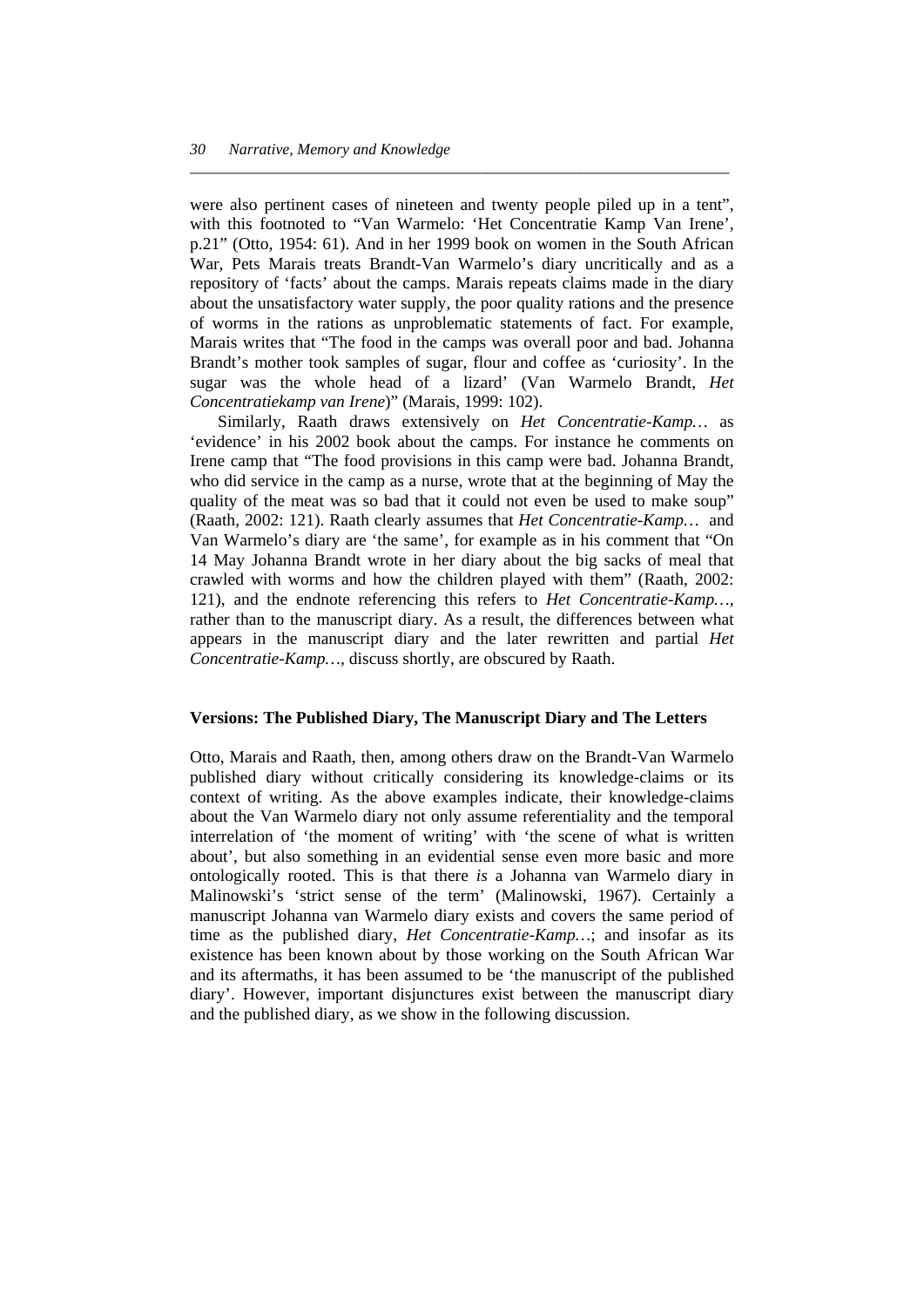Brandt-Van Warmelo's comment about her original diary (which we have referred to as the Van Warmelo diary) being shortened for publication is true. However the published version also contains amendments, additions and omissions from this manuscript not covered by her statement that only her own concerns and sufferings were removed:

*\_\_\_\_\_\_\_\_\_\_\_\_\_\_\_\_\_\_\_\_\_\_\_\_\_\_\_\_\_\_\_\_\_\_\_\_\_\_\_\_\_\_\_\_\_\_\_\_\_\_\_\_\_\_\_\_\_\_\_\_\_\_\_\_\_\_\_\_\_\_* 

The diary that now follows speaks more than I would wish about myself; this is mainly because I had the need to pour out my heart and had one in camp as a confidante, my solace was in pen and ink. Had I in those days thought to later give out my diary, then I would have written more carefully and made my notes more accurate, but then I kept my diary only for my own use, and also wrote far more about my own affairs, my own concerns and suffering than I would otherwise have done. As a result I can give nothing more than the extracts here, which together form about half of my original diary. (Brandt-Van Warmelo, 1905: 11-12)

 However, many of the excluded passages in fact relate less to what she describes here as excessive detail of her own hardships and complaints. Indeed, rather the reverse: that is, passages which suggest she lived in some comfort in the camp and also incidents which concern the more the light-hearted aspects of her experiences have been removed. Thus the excisions here include mentions of her own comfort, expressions of political 'apathy', frequent walks in the nearby plantation, her friendships with some of the doctors, visits and presents from her mother, and the card games and entertainment she enjoyed in the evenings with the other volunteers and medical staff. Some specific passages from the manuscript that have been removed in the published book are as follows:

I have seen the Rev. Bosman & had a nice little chat with him … I took him a cup of tea while he was with Miss M. [Malherbe]  $\&$  he seemed much surprised – evidently thinks we have nothing to spare for visitors. People don't know how good the nurses' mess is. (VW *Dagboek* IV: 30)

Oh, if only the war came to an end soon! If only the powers would intervene! (VW *Dagboek* IV: 41)

At about 11 we came up to my tent, where the mother [Mrs Van Warmelo] produced some sandwiches & I got three cups of delicious tea & we had a fine old talk. It was perfectly lovely to hear some news  $\&$  see familiar faces after what seems to me an endless exile (VW *Dagboek* IV: 55)

We have all just come back from the Station – a very jolly party – 5 nurses and Doctor Dandy (as we have nicknamed Dr. N [Neethling] because he is so spick & span & wore a fine buttonhole when he came here) (VW *Dagboek* IV: 67)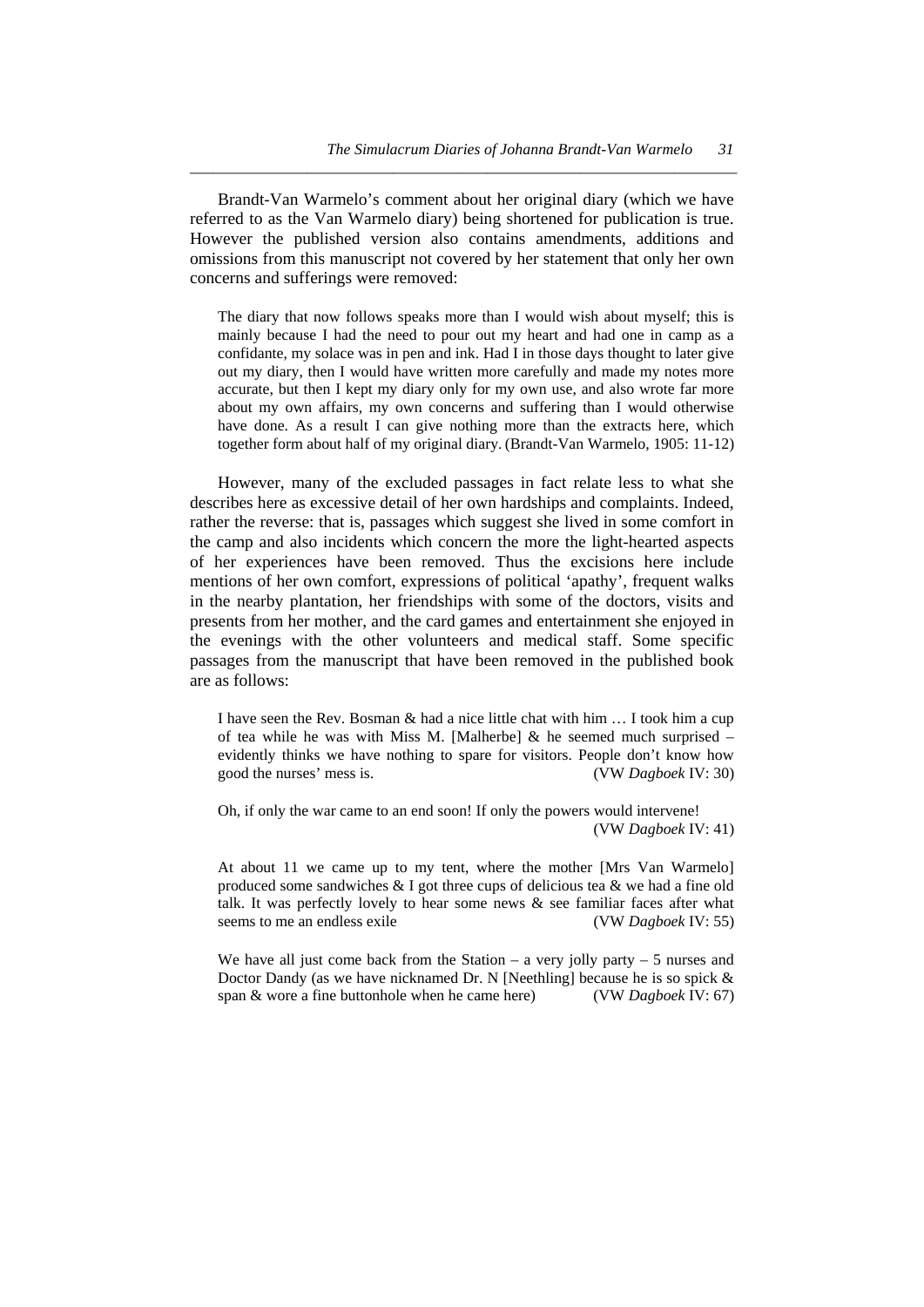Today [12 June] I have been here exactly one month and H. [Hessie] & I celebrated the event by going for a walk through the beautiful plantations, when our work was done this afternoon. We took some books, sweets & cakes (one must eat here at all hours of the day) and had a glorious half hour of perfect quiet (VW *Dagboek* IV: 119, original emphasis)

*\_\_\_\_\_\_\_\_\_\_\_\_\_\_\_\_\_\_\_\_\_\_\_\_\_\_\_\_\_\_\_\_\_\_\_\_\_\_\_\_\_\_\_\_\_\_\_\_\_\_\_\_\_\_\_\_\_\_\_\_\_\_\_\_\_\_\_\_\_* 

Not all of her omissions concern such light-hearted incidents. Thus in commenting on her frustration when her ideas about health and medicine were rejected by Boer women clinging onto their entrenched, old-fashioned medical beliefs, Van Warmelo wrote in the manuscript diary:

I am often impatient, especially when the mothers  $\underline{von't}$  listen & keep the tents tightly closed so that no breath of wind can reach their poor, panting little ones, & when they refuse to give the fever patients a drop of cold water & look horrified at the idea of washing a measles patient. And they are stubborn with the stubbornness of crass ignorance (VW *Dagboek* IV: 163, original emphasis)

The start of this section appears in *Het Concentratie-Kamp…*, but crucially the last sentence condemning the 'crass ignorance' of some of the Boer women has been excised.

 There are also various instances in the manuscript diary of Van Warmelo complaining about the dirt and discomfort of living at Irene, with almost all of these comments excluded from the published book. For example, on 28 May the manuscript entry states:

one does get very dirty here  $\&$  it is not possible to have a bath every day – as to washing one's hair I have not done it since my arrival. I am getting so burnt that my own Mammie won't know me soon (VW *Dagboek* IV 28 May 1901: 84)

Remarks of this kind have been routinely and consistently excised from *Het Concentratie-Kamp…*, with the result an emphasis on Van Warmelo's concern for others rather than her concern for own behaviour, appearance or comfort.

 There are also additions of various kinds in *Het Concentratie-Kamp…*. At several points in the published book, for instance, the phrase "dear diary" (15, 64) appears, which is not used in parallel places in the manuscript diary. In a specific instance, Brandt-Van Warmelo describes camp inhabitants approaching her to reminisce with her about her late father, Rev. N.J. Van Warmelo, whose work as a church minister they remembered. In both the manuscript and published diary she explains that people questioned her about her family and related their memories about her father, but that she seldom had time to stop and talk with them. In the published version, a further sentence has been added that does not appear in the manuscript: "They all said how grateful they were, that he was spared the sight of the suffering of his people, whom he loved more than life itself" (Brandt-Van Warmelo, 1905: 22). This sentence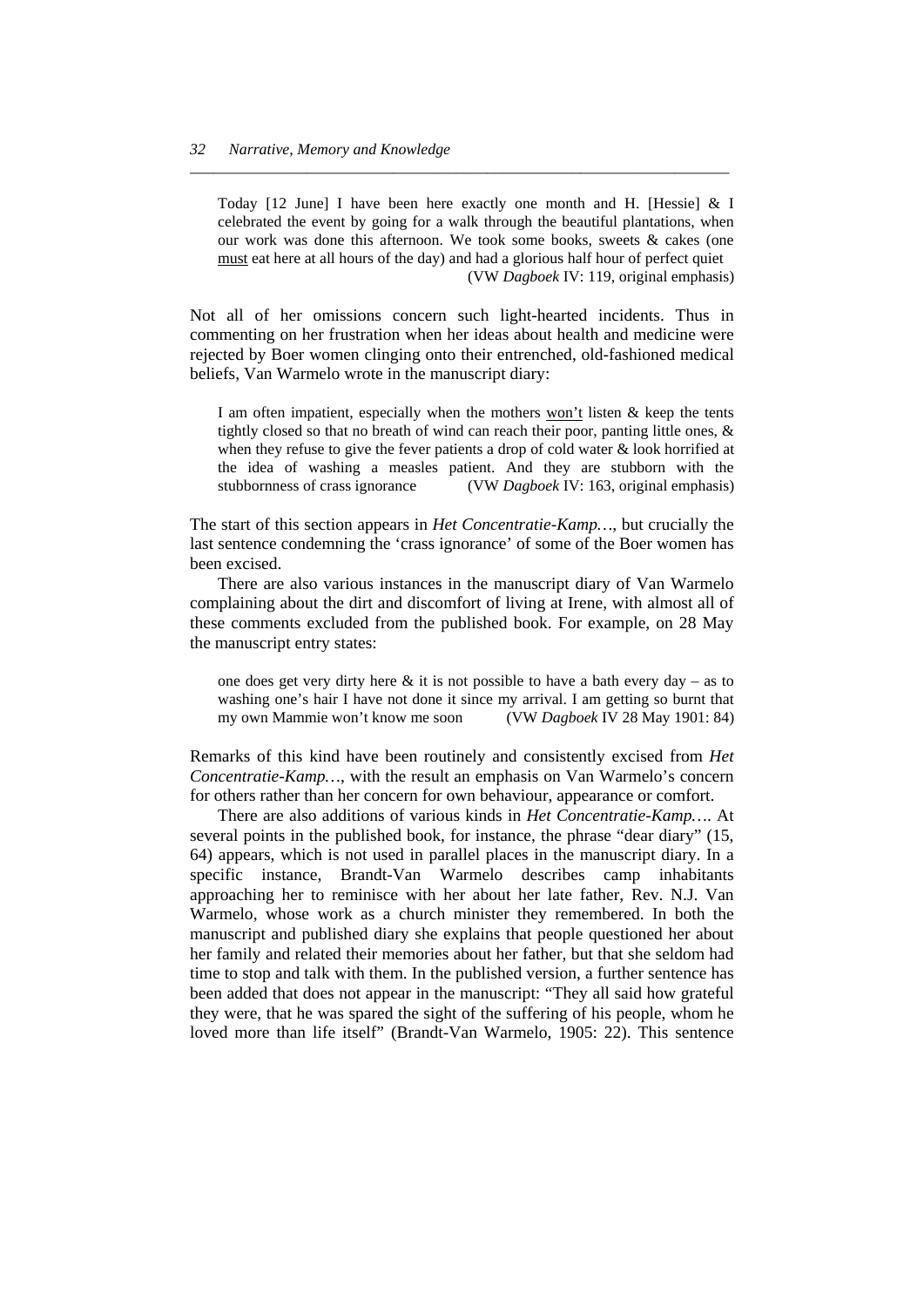suggests the generous, selfless nature of the Boer people who are here presented as more concerned that their adored church minister has been spared the upsetting sight of 'the suffering of his people' than they are for their own experience of this suffering.

*\_\_\_\_\_\_\_\_\_\_\_\_\_\_\_\_\_\_\_\_\_\_\_\_\_\_\_\_\_\_\_\_\_\_\_\_\_\_\_\_\_\_\_\_\_\_\_\_\_\_\_\_\_\_\_\_\_\_\_\_\_\_\_\_\_\_\_\_\_\_* 

 There are thus considerable differences, including many more not detailed here for space reasons, between the manuscript diary and the published book that are not covered by Brandt-Van Warmelo's statement about simply shortening the original. These disjunctures stem from the book's context of production and Brandt-Van Warmelo's related political aims for her book, as we now discuss.

 Family letters written by Johanna Brandt-Van Warmelo from Holland during late 1902 and early 1903 shed some light on the context of production of both the manuscript and the published diary, and indicate the temporal gap between the 'moment of writing' and the events that formed 'the scene of what is written about'. Thus on 19 July 1902, not long before her marriage, the then Johanna Van Warmelo wrote from Holland to her mother and sisters that:

I feel my powerlessness here and have decided to do my little best for 'land en volk', viz: wield the pen! I am going to write a book, dear friends, on the subject of Irene Camp, & that right soon. Miss Jennie advises me to lose no time and to write as much as possible in diary form, just as I wrote on the spur of the moment at Irene. (VW to 'Mother and sisters', 19 July 1902)

'Miss Jennie' here refers to Mrs. De La Rey, $<sup>4</sup>$  who own book about the war</sup> *A Woman's Wanderings and Trials* was published in 1903, and it was on her advice that Brandt-Van Warmelo then set about writing her 'diary' in later 1902, concerning events that had occurred in 1901. Further letters to her family indicate how this process unfolded, as with the following extracts:

You know I am going to write a book & Lou will translate each chapter as I write it, & if it is a success, I mean to devote the money to all sorts of charitable institutions (VW to 'Mother, Sister and Brother', 5 August 1902)

About the half of my diary is not fit for publication & will have to be left out, but there are lots of other things to put in

(VW to 'Mother, Liana & Fritz', 17 August 1902)

My diary is nearly finished now (B-VW to 'Dearests', 13 November 1902)

I have all but done my diary now, only a few pages & then I begin with the Blue Books. Lou has translated about the half of my diary already. Ain't he clever? (B-VW to 'dearest relations', 3 December 1902)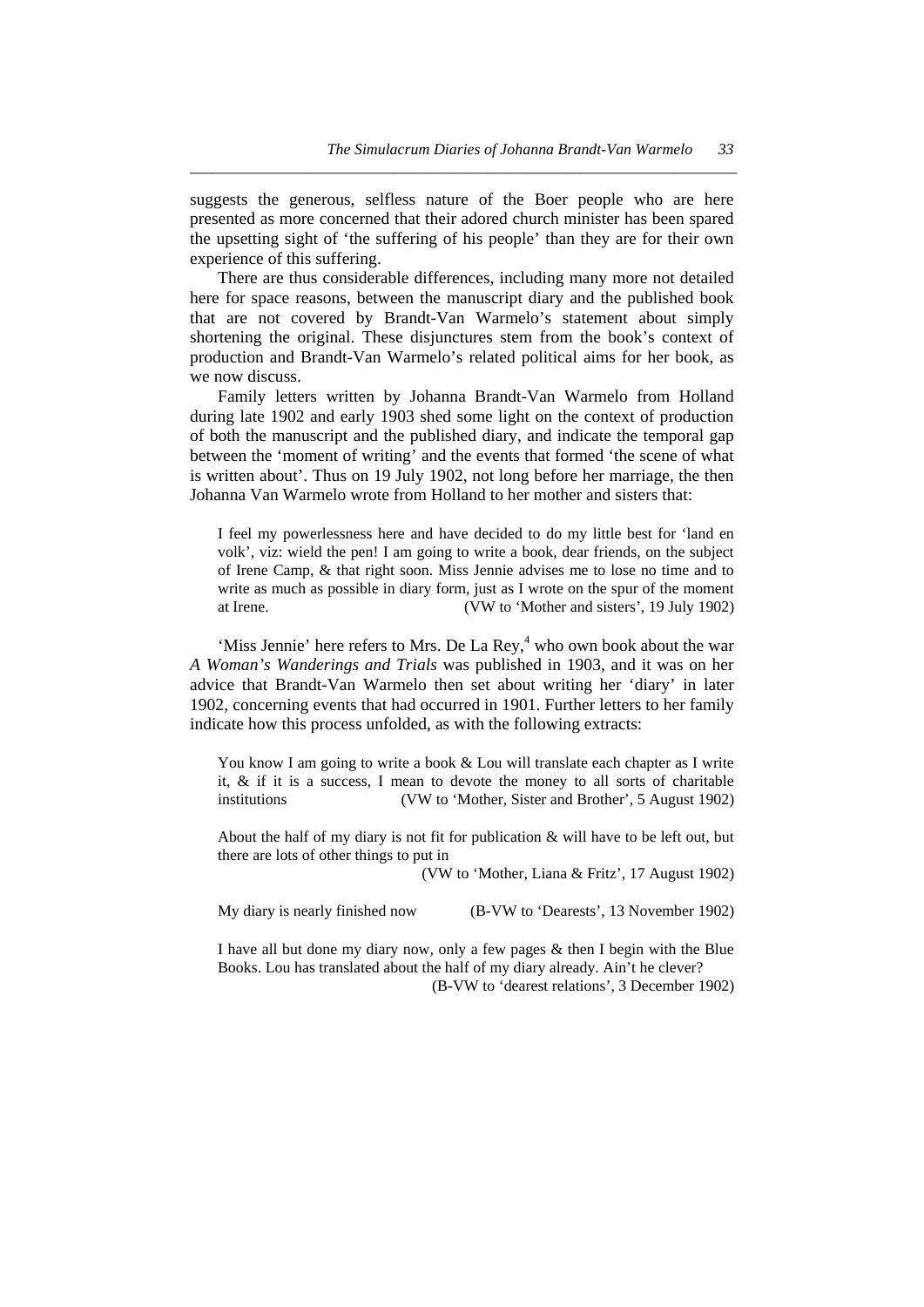Lou and I work hard at my book every evening when baby is asleep. The translation is finished and next week Lou will take the manuscript to the publisher in Haarlem, but say nothing to nobody (B-VW to Mrs. VW, 29 October 1903)

*\_\_\_\_\_\_\_\_\_\_\_\_\_\_\_\_\_\_\_\_\_\_\_\_\_\_\_\_\_\_\_\_\_\_\_\_\_\_\_\_\_\_\_\_\_\_\_\_\_\_\_\_\_\_\_\_\_\_\_\_\_\_\_\_\_\_\_\_\_* 

Two important conclusions can be drawn from this. Firstly, the manuscript and published diaries were written largely concurrently with each other, well after the date of the dated diary-entries, and with the idea of publication centrally in mind. And secondly, while there was a 'something' in written form that predated the two now existing diaries, which was used to prepare both of these, this did not exist in a form that Brandt-Van Warmelo deemed suitable to the purposes she had in mind.

 It seems likely that the manuscript diary was based partly on the workbook that Van Warmelo had kept in the camp itself to help her keep track of the people under her care, and partly on the letters she wrote to her mother while she worked at Irene, which bear strong similarities in content and wording to the manuscript diary. Brandt-Van Warmelo was also later in correspondence with Emily Hobhouse, the British humanitarian worker who had helped draw public attention to the epidemics and deaths in the camps during the war. $\frac{5}{10}$ Indeed, a statement by Van Warmelo about Irene camp was initially published in Hobhouse's mid-1902 *The Brunt of the War*, and subsequently Hobhouse offered advice to Brandt-Van Warmelo about writing her 'diary' and selecting a publisher. Thus while Brandt-Van Warmelo had initially planned to have her book published in English, she was advised by Hobhouse that there was a glut of books in English about the war at that time and so there would be no market for her book.

 While Brandt-Van Warmelo wrote up her diary in English, her husband Louis Brandt with her close involvement translated the book into Dutch in sections as she wrote the English version, with the resultant book in Dutch being eventually published in 1905 in Amsterdam. However, that the manuscript diary is written in *English*, and that the published book is therefore a *translation*, is not acknowledged at any point *Het Concentratie-Kamp…*. There are interesting factors at work here. Acknowledging this would have undermined Brandt-Van Warmelo's claims about the published book being 'my diary written in the camp itself'; but also language choice at this time was becoming highly politicised, with the active decision to use Dutch, or later Afrikaans, denoting political allegiance to the (proto-) nationalist cause. Thus to reveal that the diary was initially written in English would have clashed with Brandt-Van Warmelo's political intentions, reflected in her statement about wanting to do her 'little best' for 'land en volk' – land and people or country and nation.

 Given the openness with which Brandt-Van Warmelo's plans and progress are rehearsed in family letters, the 'fabrication' of her manuscript and published diaries cannot straightforwardly be viewed as misrepresentation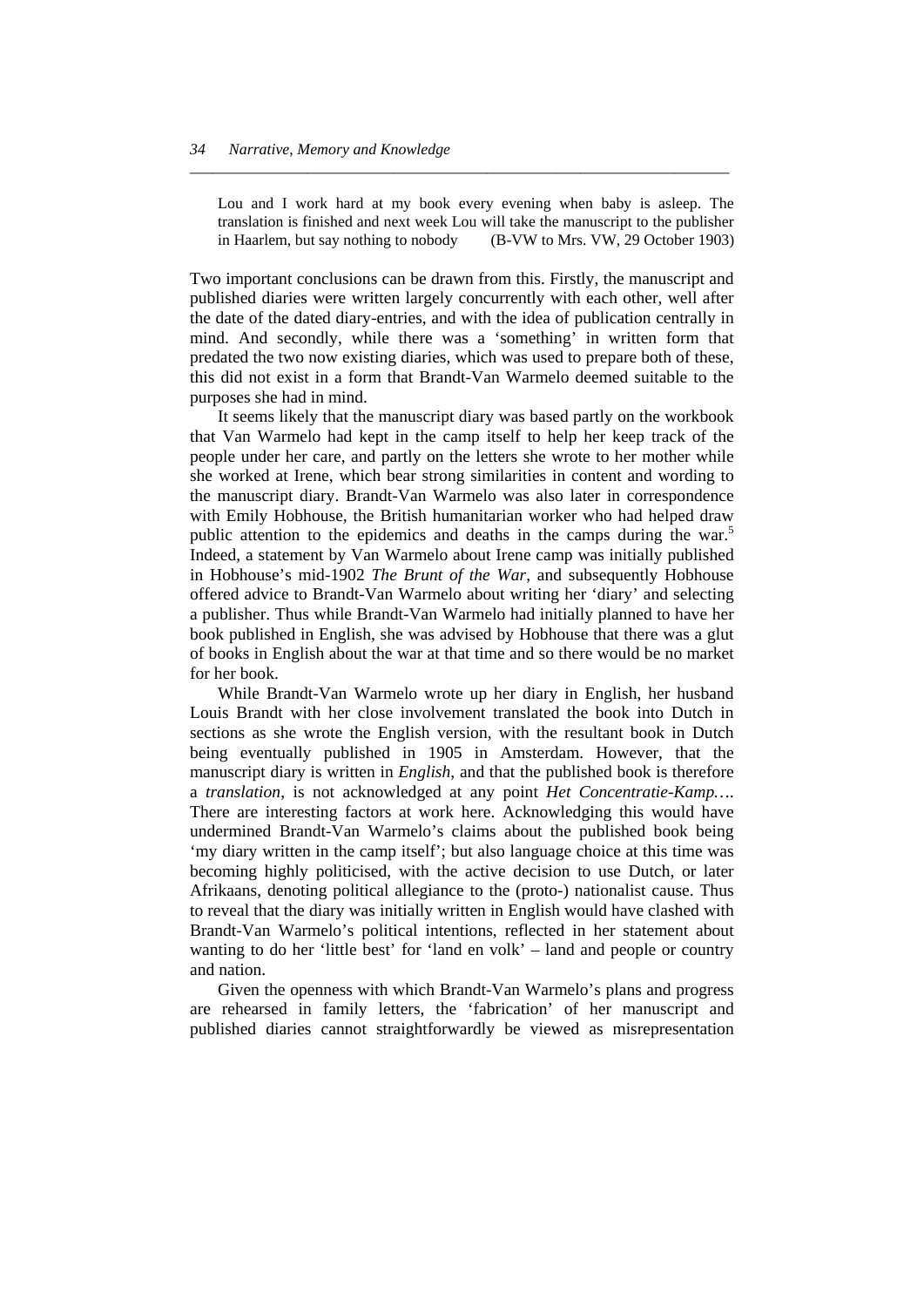under false pretences of 'the moment of writing' and its temporal relationship with 'the scene of what is written about'. It is clear that neither she nor her correspondents, including De La Rey and Hobhouse, saw anything untoward with her planned book 'becoming' a diary, indeed with Mrs De La Rey initiating this as a publication strategy. It seems in fact part of an ambiguity about the nature of the autobiographical and testimonial form itself, which is never an unproblematic direct representation of 'real reality' and always and necessarily draws on both the example of other writing genres and of 'fictive devices' (Eakin, 1985) in self-expression. Consequently we think what happened is better understood as the construction of a 'simulacrum diary', as we go on to discuss.

*\_\_\_\_\_\_\_\_\_\_\_\_\_\_\_\_\_\_\_\_\_\_\_\_\_\_\_\_\_\_\_\_\_\_\_\_\_\_\_\_\_\_\_\_\_\_\_\_\_\_\_\_\_\_\_\_\_\_\_\_\_\_\_\_\_\_\_\_\_\_* 

#### **Concluding Thoughts and Questions**

The idea of the simulacrum invokes what Baudrillard (1988: 170; see also 1981/1983) has commented on as "the murderous capacity of images: murderers of the real", wherein good faith is pinned to the conviction that there is a real painting, sculpture, photograph, DVD recording, diary, but in a context – an 'age of mechanical reproduction', as Benjamin (1973, orig 1936) has termed it - in which it is possible to produce something which is so faithful a copy that it cannot by ordinary means be told apart. Indeed, more than this, the simulacrum disputes notions of the real – a simulacrum is neither un/real nor a mis/representation but rather a replication of the thing itself, a kind of representational doppelganger. Johanna Brandt-Van Warmelo's manuscript and published diary have precisely such simulacrum characteristics – they are both a diary and not a diary; and both a real and an unreal representation of the events that are written about and concerning which the diary-entries claim knowledge. So what are some of the implications of thinking about her diary around ideas about simulacrum forms?

 The 'something' that Johanna Van Warmelo had written at the time in Irene – probably her case workbook hastily written in as she talked with people about their illnesses and needs on a daily basis<sup>6</sup> – was perhaps deemed by her to be insufficient to convey to readers post-war what she considered to be the 'real reality' of what had occurred. Therefore a writing form that contained the 'really real' was needed, one which did this in a way that would impact emotively on readers and convince them of the justice of the cause she was representing though her writing. Thus the creation of a simulacrum diary, which 'borrowed' the referentiality associated with diaries by manipulating time and the moment of writing. Her simulacrum diary from 1902 in Holland mimics and indeed in a sense it actually possesses the 'present-ness' and temporal immediacy of diaries written immediately after the time of the events they describe.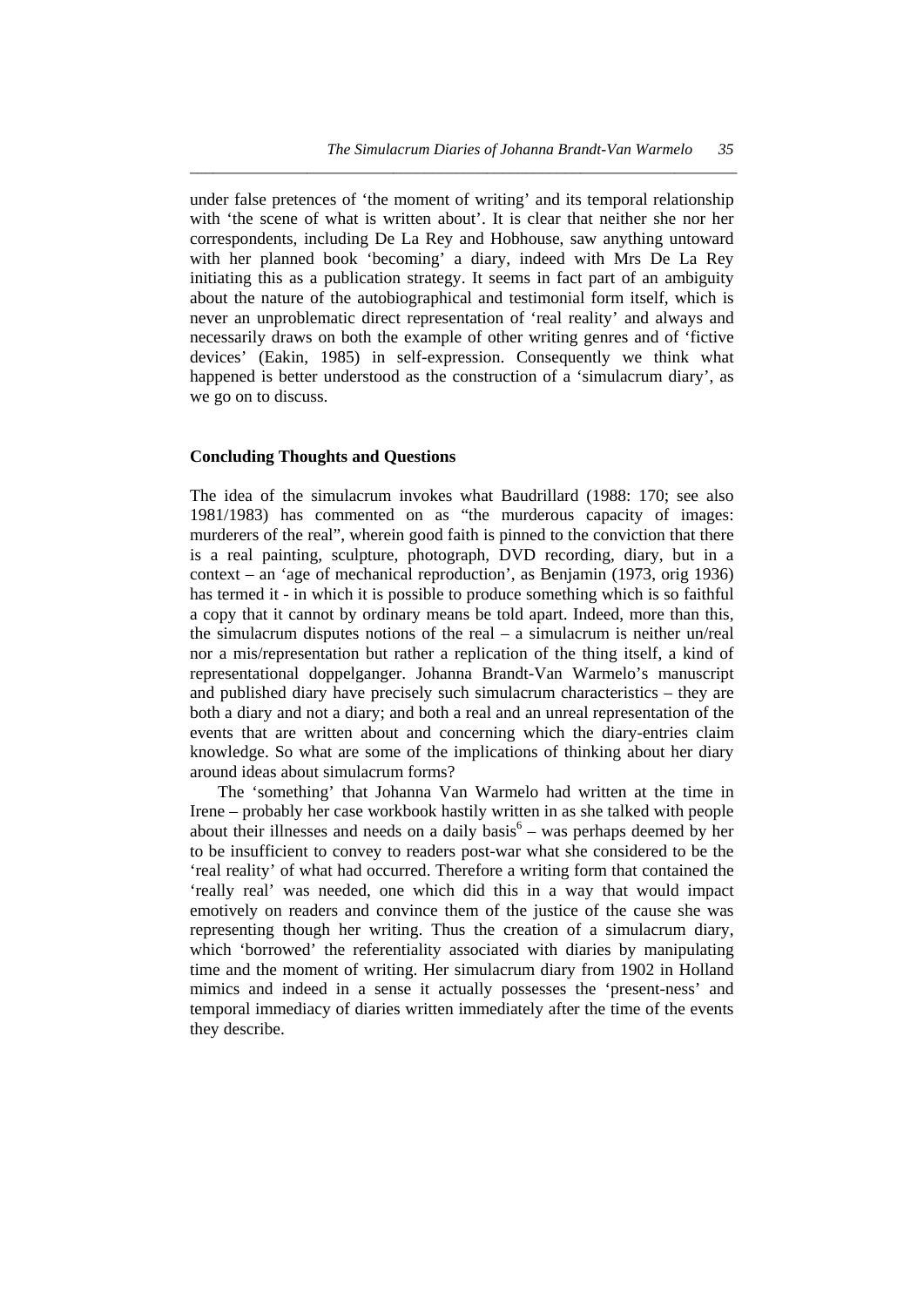It is clear that time is a central component of diary-writing and the knowledge-claims that diaries are seen to support. However, it is interesting to consider how long a lapse in time between events and writing is permissible while still retaining the diary's claim to referential knowledge. Regarding Brandt-Van Warmelo's *Het Concentratie-Kamp…*, the lapse was of at least a year, almost certainly in excess of what most readers would consider an acceptable temporal gap. In the case of this simulacrum diary, which both is and is not 'of the time' of writing, then, there are implications for the implicit claim Brandt-Van Warmelo makes about its status as the embodiment of direct first-hand facts and knowledge.

*\_\_\_\_\_\_\_\_\_\_\_\_\_\_\_\_\_\_\_\_\_\_\_\_\_\_\_\_\_\_\_\_\_\_\_\_\_\_\_\_\_\_\_\_\_\_\_\_\_\_\_\_\_\_\_\_\_\_\_\_\_\_\_\_\_\_\_\_\_* 

 However, the production of the two simulacrum diaries was not a misrepresentation in the usual sense of the word, but rather a representation that brought into being something which was seen as more real than what had been inscribed and represented in the original moment of writing, more real than 'real reality'. In this sense, Johanna Brandt-Van Warmelo's simulacrum diaries not only dispute notions of the real, but also replace the real with something seen as more real because more true to the *meaning* of events. And they accomplish this in a triple move: moving from the merely real 'something' that preceded both, her case workbook, to the manuscript diary in English which existed in the private space of the unpublished, and then to the published diary in Dutch and the public space of certified knowledge about the war and the camps.

 Misrepresentation of events and bad faith on the part or in the person of the writer are perceived as the 'usual exceptions' to the perceived rules of diarywriting. Our argument may be accepted that Johanna Brandt-Van Warmelo's simulacrum diaries are neither misrepresentations in the usual sense of the word, nor result from bad faith in any simple sense, but this does not mean they are diaries 'in the strict sense of the term'. From this, two further interesting questions arise. The first is, what 'are' they in a form or genre sense, mixing as they do elements of a number of writing-genres? The second is, what implications are there here concerning notions of knowledge formulated in relation to diary-writing 'in the strict sense' when the temporal order complexly separates out the 'moment of writing' and 'the scene of what is written about'? These are important questions, not least because they have implications for thinking about diaries 'in the strict sense of the term', which also have these characteristics albeit in a usually more muted form. The case of the Brandt-Van Warmelo diary is interesting to think with because it raises them in a more extreme way, but the questions themselves can and should be asked of all diaries.

#### **Endnotes**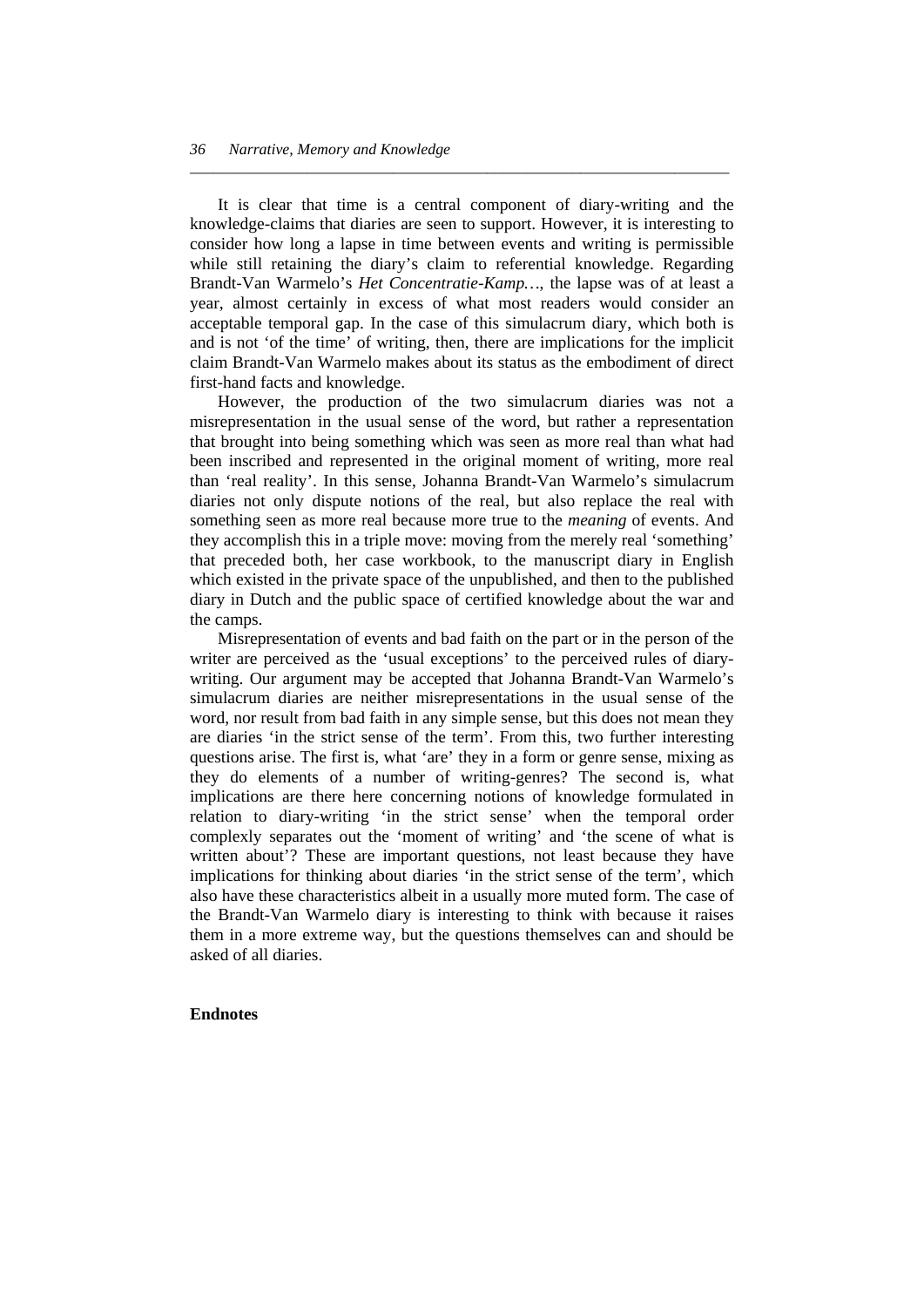1. Johanna Brandt-Van Warmelo (1876–1964) came from the elite NHK Transvaal Van Warmelo family and her brother Dietlof was a well-known commando fighter and author of an account of commando life (Van Warmelo, 1901a, 1901b). Postwar she had a high profile career both as one of the key cultural entrepreneurs of proto-nationalism (Stanley and Dampier, forthcoming) and as a novelist and writer on medical topics. Her political involvements included the South African Women's Federation and also as the founder of two local women's nationalist parties in 1904 and 1907, and also the founder and one of the presidents of the combined women's National Party founded in 1915.

*\_\_\_\_\_\_\_\_\_\_\_\_\_\_\_\_\_\_\_\_\_\_\_\_\_\_\_\_\_\_\_\_\_\_\_\_\_\_\_\_\_\_\_\_\_\_\_\_\_\_\_\_\_\_\_\_\_\_\_\_\_\_\_\_\_\_\_\_\_\_* 

- 2. The research drawn on here stems from various events connected with the South African or Boer War of 1899-1902, provoked by Britain against the Boer Republics as part of its imperialist expansionist project within Southern Africa. As a result of the 'scorched earth' phase of the war, the British military formed camps along the main rail routes where these people were 'concentrated' in camps of tents. Because of virulent epidemics of measles, pneumonia, typhoid and enteritis, and also sometimes tainted water supplies and problems in dealing with human sewage, in a short period of around four months mortality rates soared. Subsequently, 26,370 deaths of women and children in the 'white' camps were later commemorated by emergent Afrikaner nationalism. See Dampier 2005, Stanley and Dampier 2005, Stanley 2006.
- 3. This is part of a more general process of political mythologizing discussed in Stanley and Dampier 2005.
- 4. Mrs de Le Rey was married to one of the key generals of the South African War, and through her *A Woman's Wanderings…* (De La Rey 1903a, 1903b) was a key figure in the Boer women's testimony literature.
- 5. See Stanley 2005.
- 6. Thus in her letters to her mother she comments on her case workbook and that this had been lost or mislaid, or possibly left at home during an interlude from volunteering in the camp.

#### **References**

Baudrillard, J. (1981/1983) *Simulacra and Simulations* (trans. P. Foss, P. Patton and P. Beitchman), New York: Semiotext(e).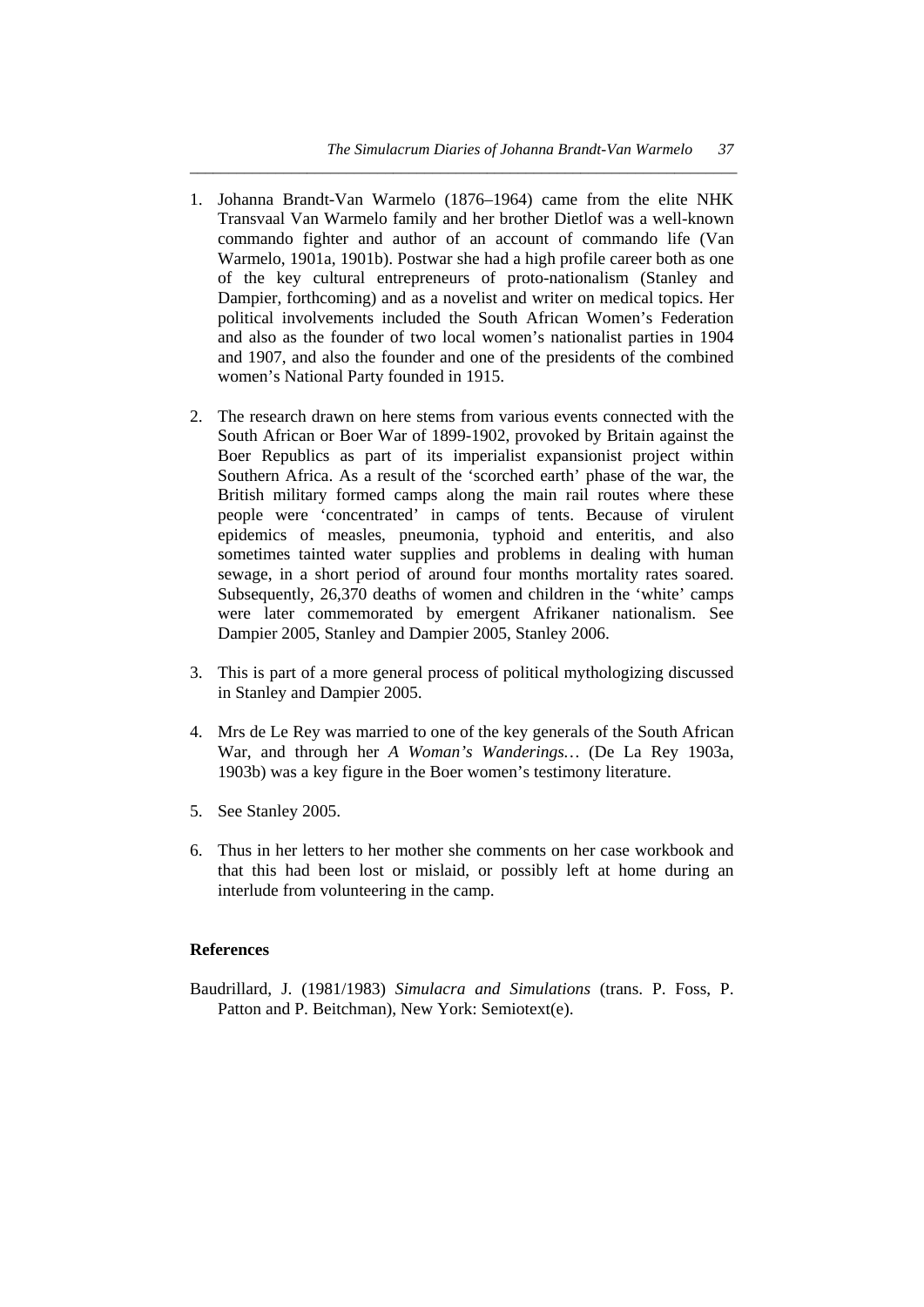Baudrillard, J. (1988) *Selected Writings* (edited and introduced by Mark Poster), Cambridge, Polity Press.

*\_\_\_\_\_\_\_\_\_\_\_\_\_\_\_\_\_\_\_\_\_\_\_\_\_\_\_\_\_\_\_\_\_\_\_\_\_\_\_\_\_\_\_\_\_\_\_\_\_\_\_\_\_\_\_\_\_\_\_\_\_\_\_\_\_\_\_\_\_* 

- Benjamin, W. (1973 [orig 1936]) "The work of art in the age of mechanical reproduction" in his *Illuminations*, London, Fontana, pp.219-53.
- Van Warmelo-Brandt, J. (1905) *Het Concentratie-Kamp van Irene* Amsterdam: Hollandsch-Afrikaansche Uitgevers-Maatschappij, (H.A.U. M.).
- Dampier, H. (2005) "Women's Testimonies of the Concentration Camps of the South African War, 1899-1902 and After", Unpublished PhD thesis, University of Newcastle.
- De la Rey, N. (nd but 1903a) Mijne Omzwervingen en Beproevingen gedurende den Oorlog. Herinneringen van Mevrouw De la Rey, Amsterdam, Höveker and Wormser.
- De la Rey, N. (1903b) *A Woman's Wanderings and Trials During the Anglo-Boer War* (trans. Lucy Hotz), London, Unwin.
- Eakin, P.J. (1985) *Fictions in Autobiography*, Princeton, New Jersey Princeton University Press.
- Hobhouse, E. (1901) "Report to the Committee of the Distress Fund for South African Women and Children", London, South African Conciliation Committee Distress Fund (reprinted in (ed. 1999) A.W.G. Raath *The British Concentration Camps of the Anglo-Boer War 1899–1902: Reports on the Camps* Bloemfontein, South Africa, War Museum of the Boer Republics, pp.35-117).
- Hobhouse, E. (1902) *The Brunt of the War and Where It Fell*, London, Methuen and Co.
- Malinowski, B. (1967) *A Diary In The Strict Sense of the Term*, London, Routledge.
- Marais P. (1999) *Die Vrou in die Anglo-Boereoorlog 1899-1902*, Pretoria, South Africa, J.P. van der Walt.
- Otto, J.C. (1954) *Die Konsentrasiekampe* Kaapstad, Nasionale Boekhandel.
- Raath, A.W.G. (2002) *Die Boerevrou, 1899-1902 Deel 2: Kampsmarte* Bloemfontein, Volkskomitee vir die Herdendking van die Tweede Vryheidsoorlog.
- Ricoeur, P. (1984, 1985, 1988) *Time & Narrative vols I, II, III*, Chicago, University of Chicago.
- Ricoeur, P. (2004) *Memory, History, Forgetting*, Chicago, Chicago University Press.
- Stanley, L. (2005) "'A strange thing is memory': Emily Hobhouse, memory work, moral life and the 'concentration system'", *South African Historical Journal* 52, pp.60-81.
- Stanley, L. (2006) *Mourning Becomes: Post/Memory and the Concentration Camps of the South African War*, Manchester, Manchester University Press and New Brunswick, Rutgers University Press.